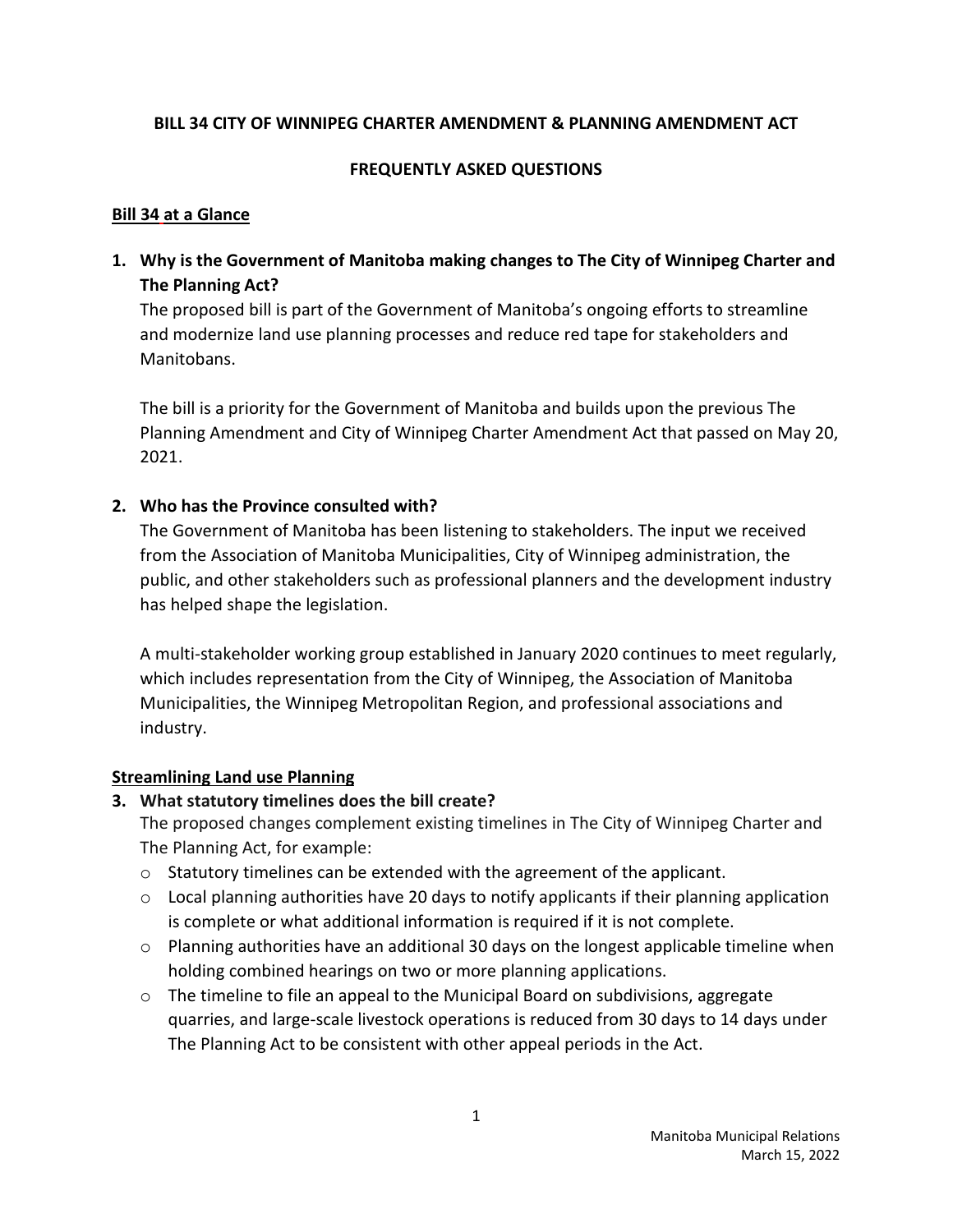The proposed Bill also extends the existing rights of property owners in Winnipeg to appeal the decision of a designated employee to the rest of the province. This change ensures a fair and level playing field regardless of where Manitobans live in the Province.

# **4. How does the bill address secondary plans?**

A secondary plan is a detailed land use plan for a specific neighbourhood, district or area of a municipality. Secondary plans must be consistent with the local development plan by-law and are typically initiated and prepared by a municipality or planning district to provide more detailed policies and objectives to guide development for the specific area, such as public spaces, infrastructure, servicing and urban design.

The bill allows the City of Winnipeg to require secondary plans be prepared and submitted by a property owner before applications made by the owner for zoning by-law amendment or approval of a plan of subdivision, under certain conditions.

City Council must establish criteria for determining when a property owner must prepare and submit a proposed secondary plan to the city. A by-law must set out the maps to be included, the manner for determining the appropriate boundaries of the neighbourhood or area to be subject to a proposed secondary plan submitted by an owner; and set out criteria to determine a complete secondary plan.

The bill establishes a 20-day timeline to accept the secondary plan application and 150 days for Council to make a decision on the secondary plan. Property owners also have the right to appeal the missed timeline or Council decision on their secondary plan application.

At this time, the proposed changes to secondary plans only apply to the City of Winnipeg which currently makes extensive use of secondary plans.

# **5. What are the other changes to land use planning?**

The proposed bill includes a number of minor and miscellaneous changes to clarify and update a number of planning processes, including:

- o Updating the hearing notification requirements for planning applications in the City of Winnipeg to make it more consistent with the rest of the province.
- $\circ$  Updating outdated terminology by replacing 'Plan Winnipeg' with 'Development Plan' and 'Permit' with 'Development Permit'.
- $\circ$  Clarifying that Winnipeg Zoning by-laws must be consistent with the Development Plan and applicable secondary plans to bring it inline with the rest of the province.
- o The expiry of an approved variance can be extended up to three years under The Planning Act, to align with the expiry of approved conditional uses and provisions in the City of Winnipeg Charter.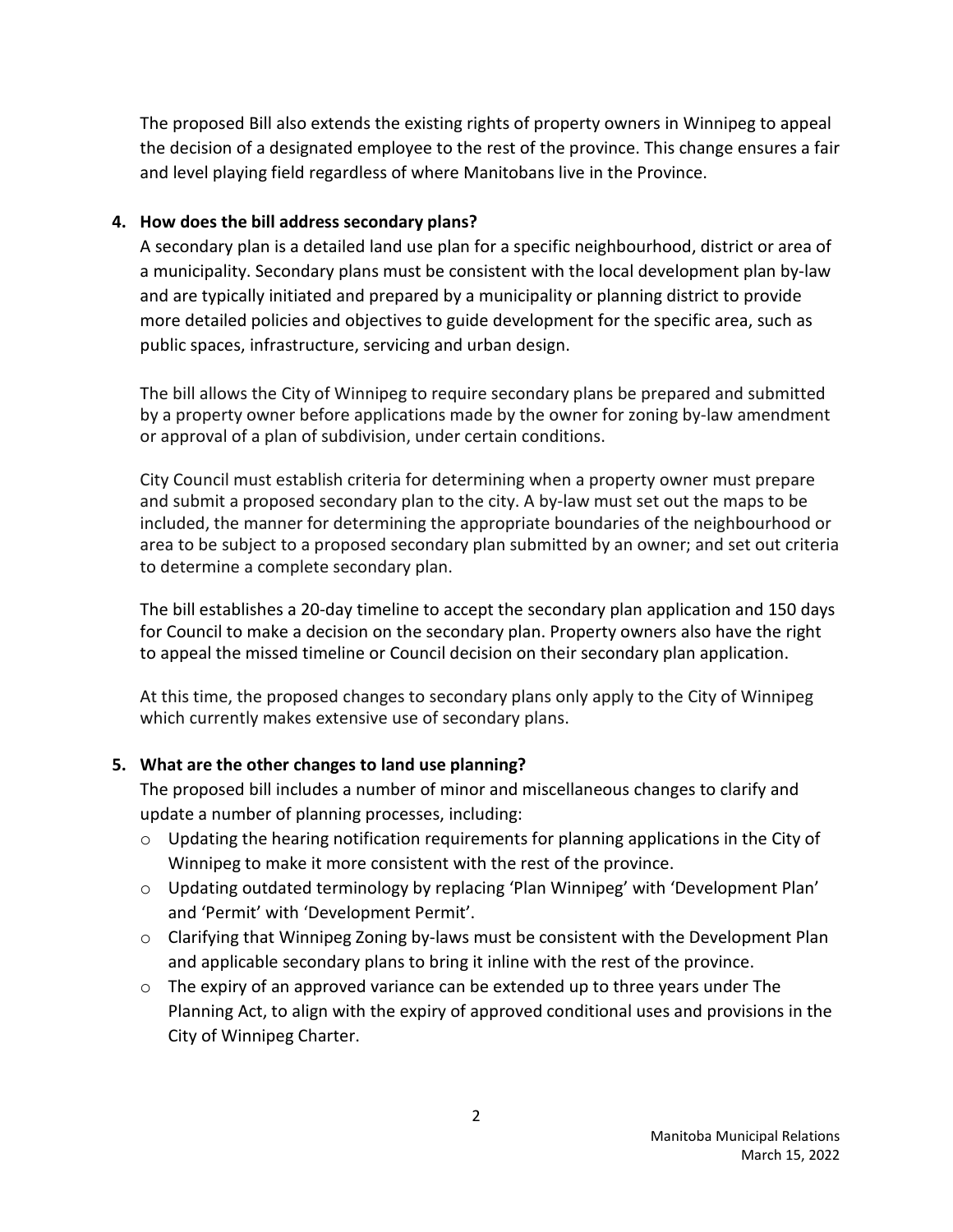**6. What is being done to ensure that the proposed planning changes are effective?** 

The bill includes a requirement to review the planning changes by October 29, 2024 and to table a report in the Legislature within a year or by October 29, 2025, to align with a review of The Planning Amendment and City of Winnipeg Charter Amendment Act (formerly Bill 37).

# **Reducing Red Tape in Winnipeg**

#### **7. How is this bill reducing red tape?** Amendments to the Charter that reduce red tape will be in these areas:

- a) Auditing Sinking Fund Trustees of the City of Winnipeg The proposed amendment will repeal the legislative provision requiring an annual audit of the City's old Sinking Fund that was used for debt that was outstanding prior to December 31, 2002.
	- i. The Sinking Fund Trustees are audited annually through the City's consolidated financial statements, resulting in a duplicative audit requirement and unnecessary red tape. These amendments will remove the duplicative audit requirements.
	- ii. These amendments will not apply to the City's current Sinking Funds, which are governed by a separate section of The City of Winnipeg Charter. Current audit requirements for these sinking funds will continue to be in place.
- b) Property Removal and Demolition on Land in Tax Arrears The proposed changes would retain the City's ability to refuse permission to remove or demolish a building in tax arrears, but will remove the requirement for a duplicative approval process whereby property owners must get permission from the City tax collector prior to demolition, in addition to applying for a demolition permit. This will reduce red tape for property owners and the City of Winnipeg.
- c) Substitutional Service Provisions for Compliance of Demolition Orders This would allow processing of substitutional service orders through the Land Titles office. This change would reduce the administrative burden of applying to the courts for a substitutional service order.

# **8. Why make changes to reduce red tape?**

These changes will alleviate unnecessary administrative burdens on the City of Winnipeg and update legislation. They will also help Manitobans with more streamlined and consistent processes across the province.

**9. Do the changes to reduce red tape result in additional costs for Manitobans?** There will be no additional cost to Manitobans. These legislative changes will save time and money for the Province and Manitobans while reducing burden for the City of Winnipeg, the courts, and property owners.